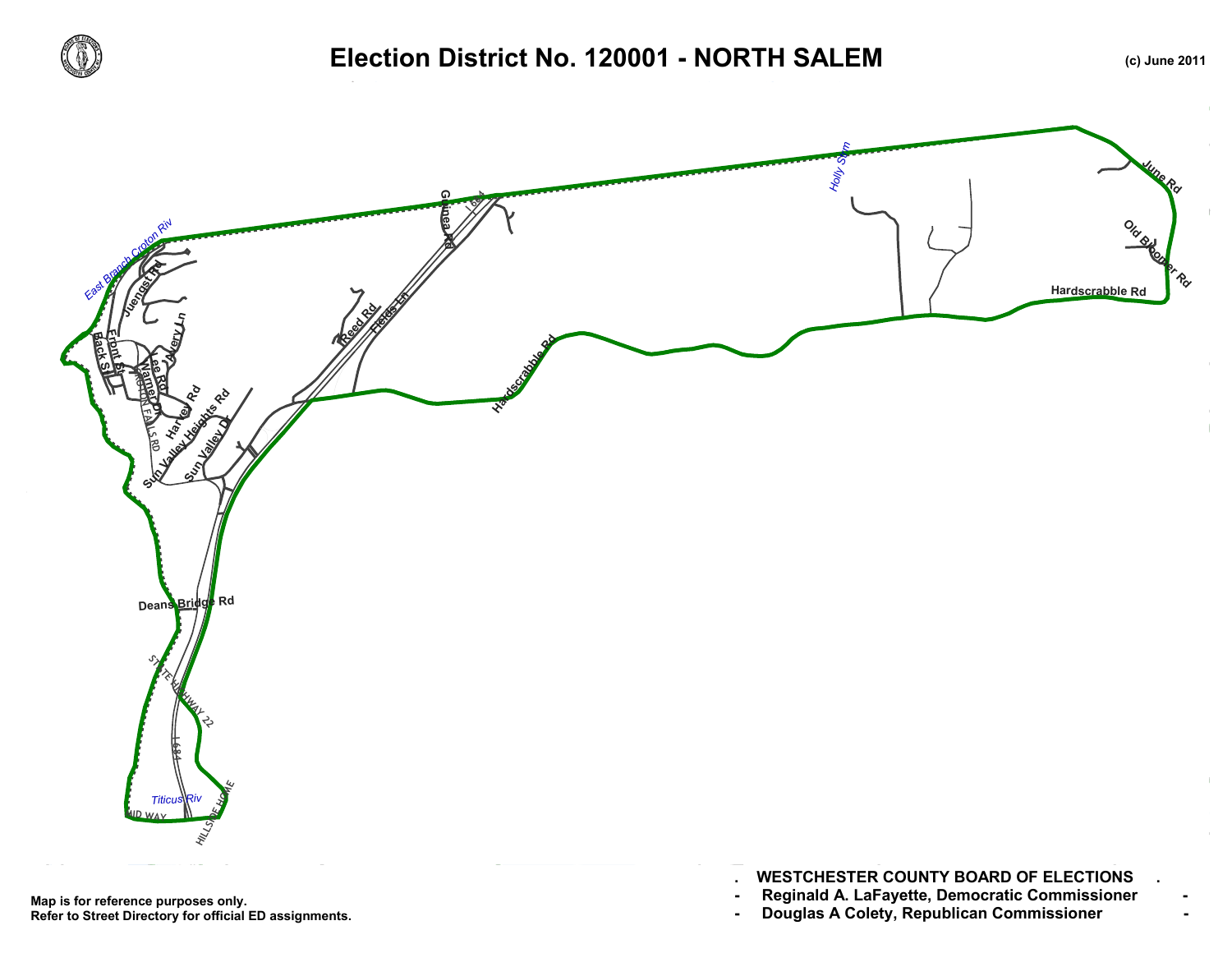

## **Election District No. 120002 - NORTH SALEM (c) 2011**



**Map is for reference purposes only. Refer to Street Directory for official ED assignments.** **- Reginald A. LaFayette, Democratic Commissioner -**

- Douglas A Colety, Republican Commissioner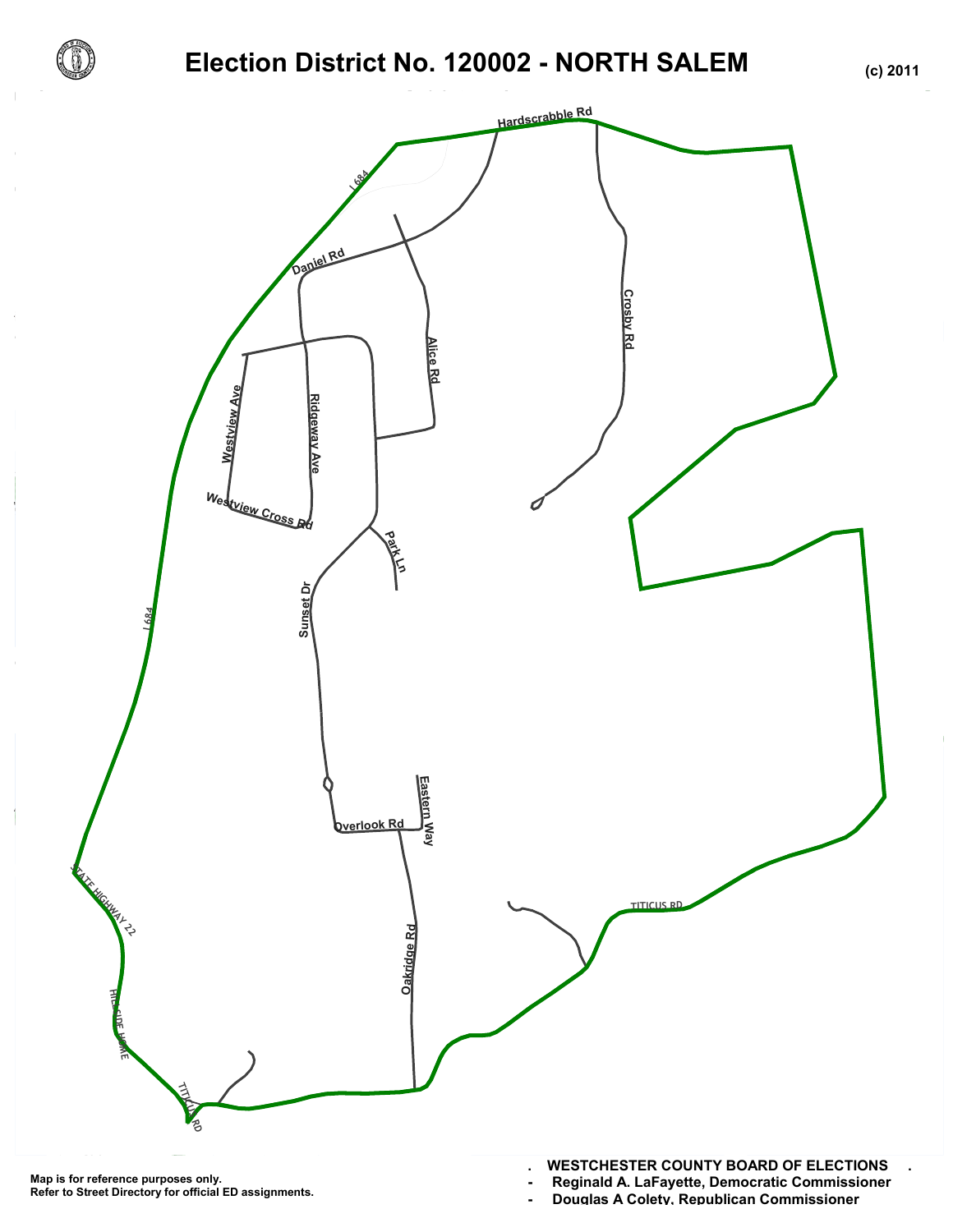

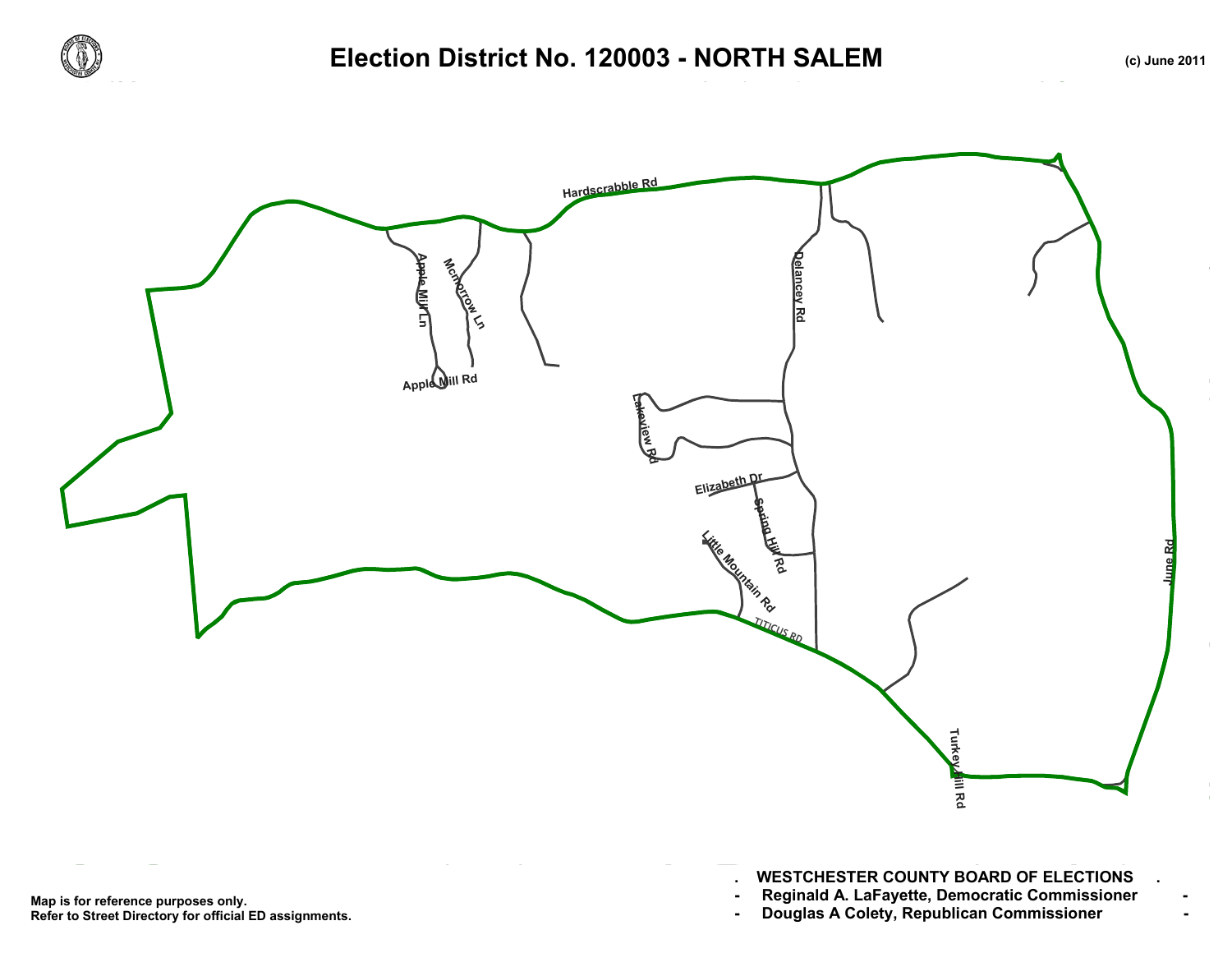



Map is for reference purposes only. Reginald A. LaFayette, Democratic Commissioner<br>Refer to Street Directory for official ED assignments. Douglas A Colety, Republican Com **Refer to Street Directory for official ED assignments.**

**. WESTCHESTER COUNTY BOARD OF ELECTIONS .**

- 
-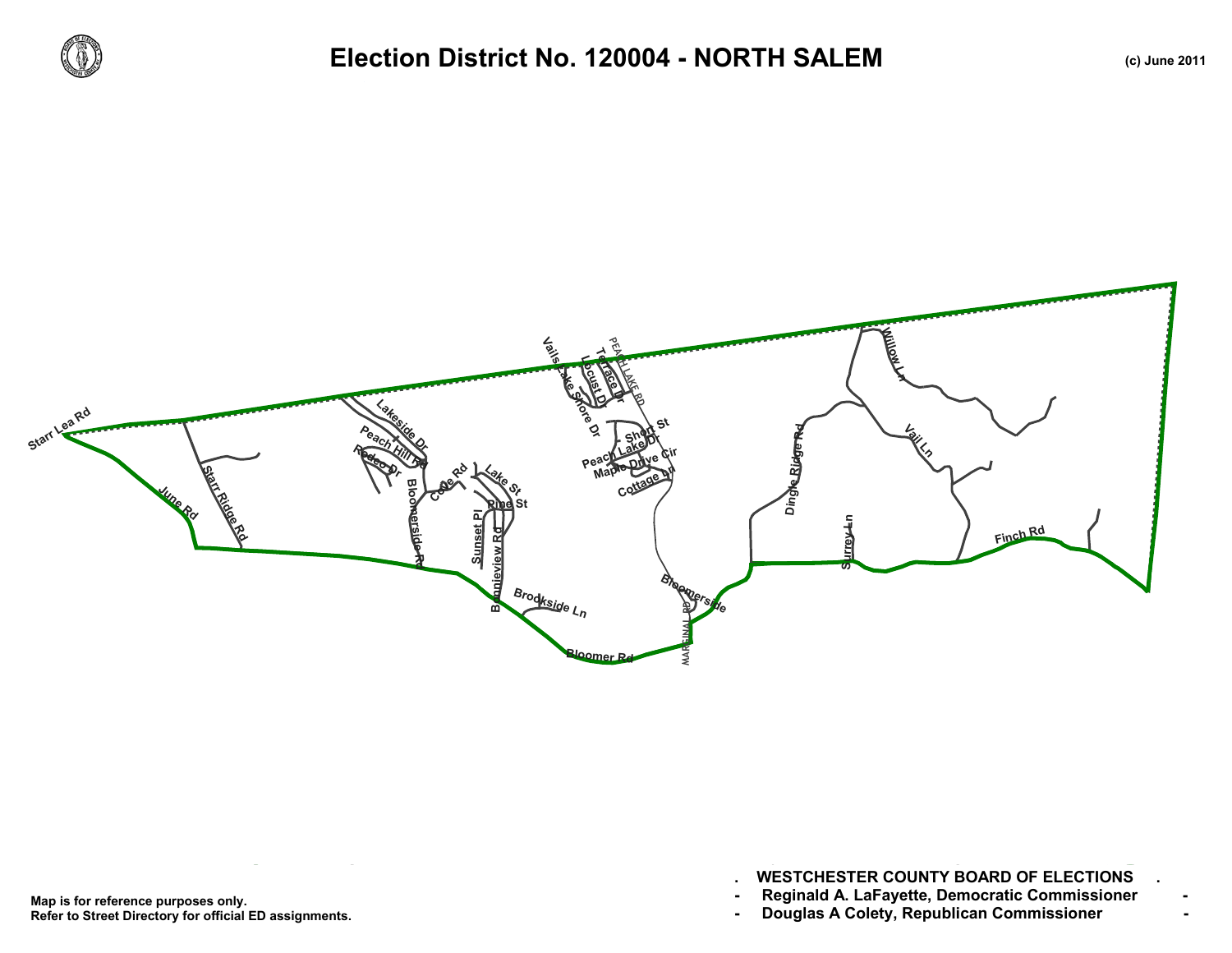

## Election District No. 120005 - NORTH SALEM **(c)** June 2011



- **. WESTCHESTER COUNTY BOARD OF ELECTIONS .**
- 
-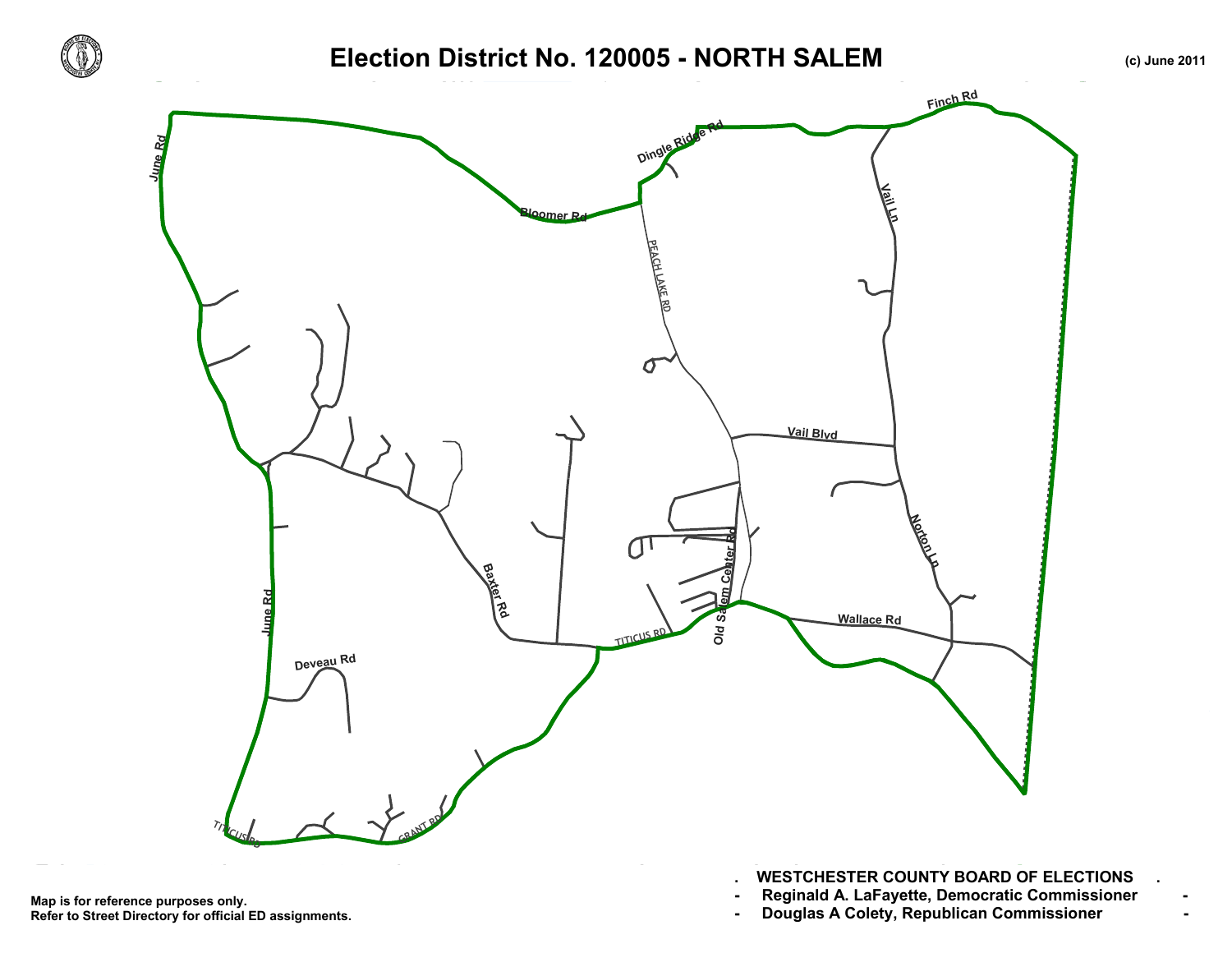



- **. WESTCHESTER COUNTY BOARD OF ELECTIONS .**
- 
-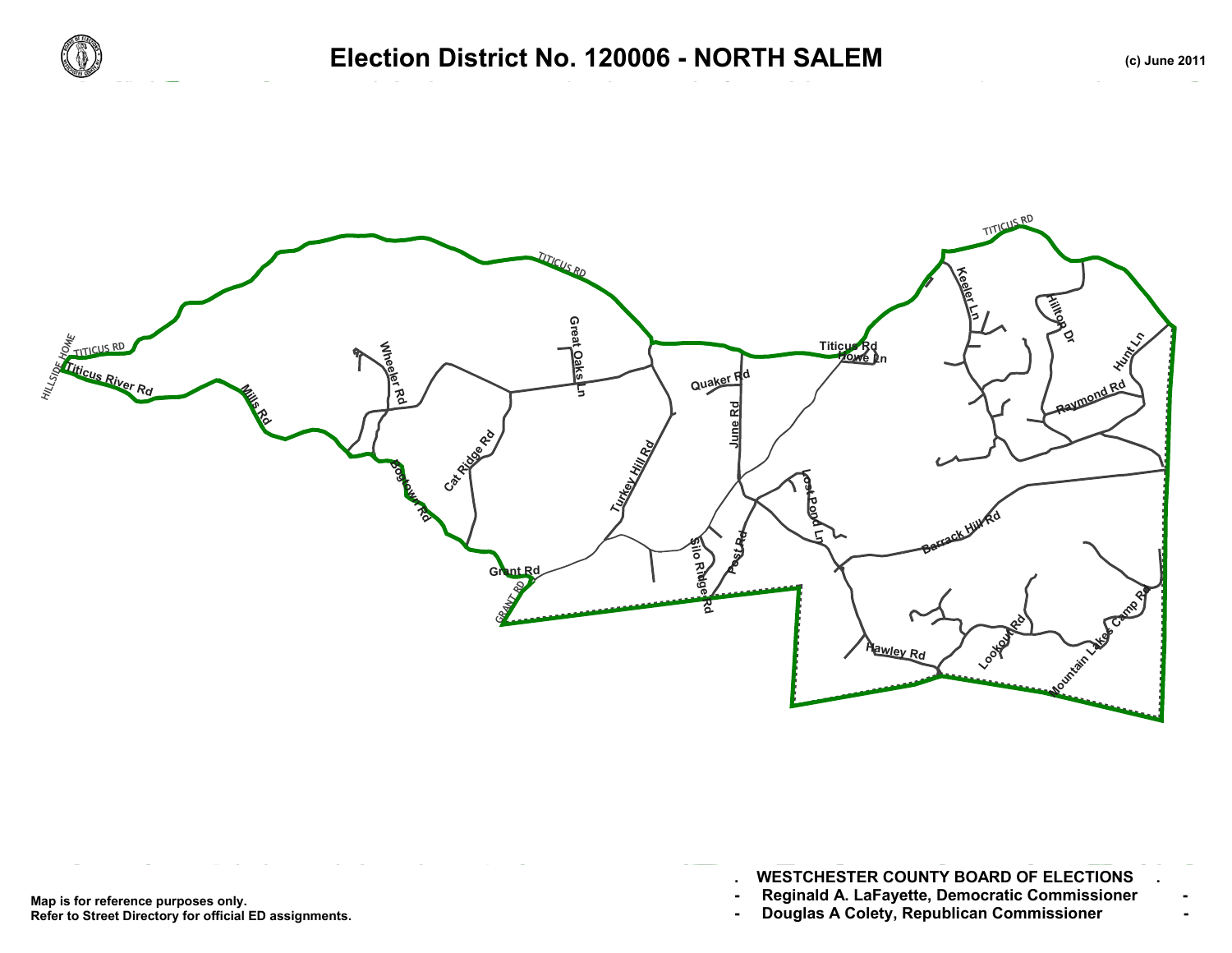



Map is for reference purposes only. Reginald A. LaFayette, Democratic Commissioner<br>Refer to Street Directory for official ED assignments. Douglas A Colety, Republican Com **Refer to Street Directory for official ED assignments.**

**. WESTCHESTER COUNTY BOARD OF ELECTIONS .**

- 
-